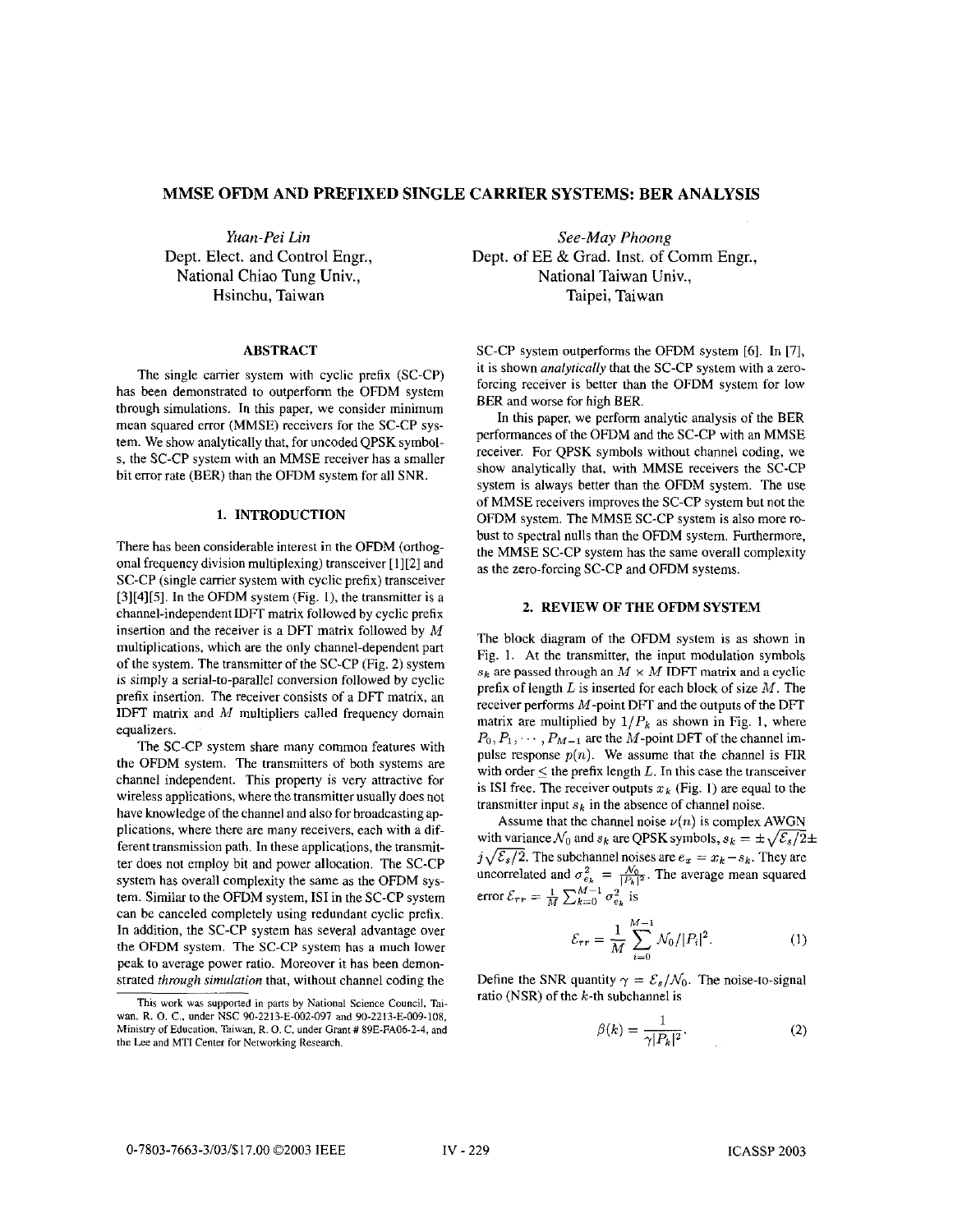<span id="page-1-0"></span>

Figure 1: The block diagram of the OFDM system



Figure 2: The block diagram of the SC-CP system.

For QPSK modulation with signal variance  $\mathcal{E}_s$  and noise Figure 2: The block diagrar<br>For QPSK modulation with signal variance  $\mathcal{E}_s$  and noise<br>variance  $\sigma_e^2$ , the BER is  $\mathcal{P} = Q\left(\sqrt{\mathcal{E}_s/\sigma_e^2}\right)$ , where  $Q(y) =$ <br> $f^{\infty}e^{-t^2/2}dt/\sqrt{2\pi}$ ,  $y > 0$ . Therefore the *k* th subs  $\int_{u}^{\infty} e^{-t^2/2} dt/\sqrt{2\pi}$ ,  $y \ge 0$ . Therefore the k-th subchannel For QPSK modulation with signal variance  $\mathcal{E}_s$  and noise<br>variance  $\sigma_e^2$ , the BER is  $\mathcal{P} = Q\left(\sqrt{\mathcal{E}_s/\sigma_e^2}\right)$ , where  $Q(y) =$ <br> $\int_y^{\infty} e^{-t^2/2} dt/\sqrt{2\pi}$ ,  $y \ge 0$ . Therefore the *k*-th subchannel<br>has BER =  $Q\left(\sqrt{1$ tion, we introduce the function

$$
f(y) \stackrel{\triangle}{=} Q(1/\sqrt{y}).\tag{3}
$$

The k-th subchannel BER can be expressed as  $f(\beta(k))$  and the average BER *Pofdm* is,

$$
\mathcal{P}_{of\,dm} = \frac{1}{M} \sum_{i=0}^{M-1} f(\beta(i)) \,. \tag{4}
$$

Notice that in the OFDM system, the receiver outputs are used directly for symbols detection. An MMSE receiver can be obtained from the zero-forcing receiver by replacing the coefficients  $1/P_k$  with  $\gamma P_k^*/(1 + \gamma |P_k|^2)$ . This does not change the unbiased SNR and using an MMSE receiver does not change the BER of the OFDM system.

# **3. ZERO-FORCING SC-CP SYSTEM**

Fig. **2** shows the block diagram of the SC-CP system. The transmitter is simply **a** serial-to-parallel conversion followed by the insertion of *L* prefix samples for each block of size *M*. The receiver consists of a DFT matrix, frequency domain equalizers  $\lambda_k$  and an IDFT matrix as shown in Fig. 2. The receiving matrix S **as** indicated in Fig. 2 can be expressed as  $S = W^{\dagger} \Lambda W$ , where  $\Lambda$  is a diagonal matrix with k-th diagonal element  $\lambda_k$ . For a zero-forcing receiver,  $\lambda_k = 1/P_k$ . Similar to the OFDM system, the system is **IS1** free **as** long **as** the prefix length L **is not** smaller then the channel order. The overall complexity, equivalent to two DFT matrices plus frequency domain equalizers, is the same **as** that of the OFDM system.

It **is** shown in **[7]** that all the subchannels in the zeroforcing SC-CP system have the same noise variance and it is equal to the average mean squared error  $\mathcal{E}_{rr}$  of the OFDM system given in (1). Thus all the subchannel NSRs  $(=\mathcal{E}_{rr}/\mathcal{E}_s)$  are the same and it is given by  $\frac{1}{M}\sum_{i=0}^{M-1} \frac{1}{\gamma |P_i|^2}$ . As all the subchannels have identical NSR, all the subchannels have identical BER and the average BER is the same **as** subchannel BERs. For QPSK symbols, the subchannel BER is  $f(\mathcal{E}_{rr}/\mathcal{E}_s)$  and hence the average BER is given by

$$
\mathcal{P}_{sc-cp,zf} = f\left(\frac{1}{M}\sum_{i=0}^{M-1} \frac{1}{\gamma |P_i|^2}\right).
$$

In the presence of channel spectral nulls, i.e.,  $P_{i_0} = 0$ for some *io,* we see that all the subchannel NSRs of the SC-CP system go to infinity. All the subchannels have BER=0.5 no matter how large SNR  $\gamma$  is. We will see in the next sec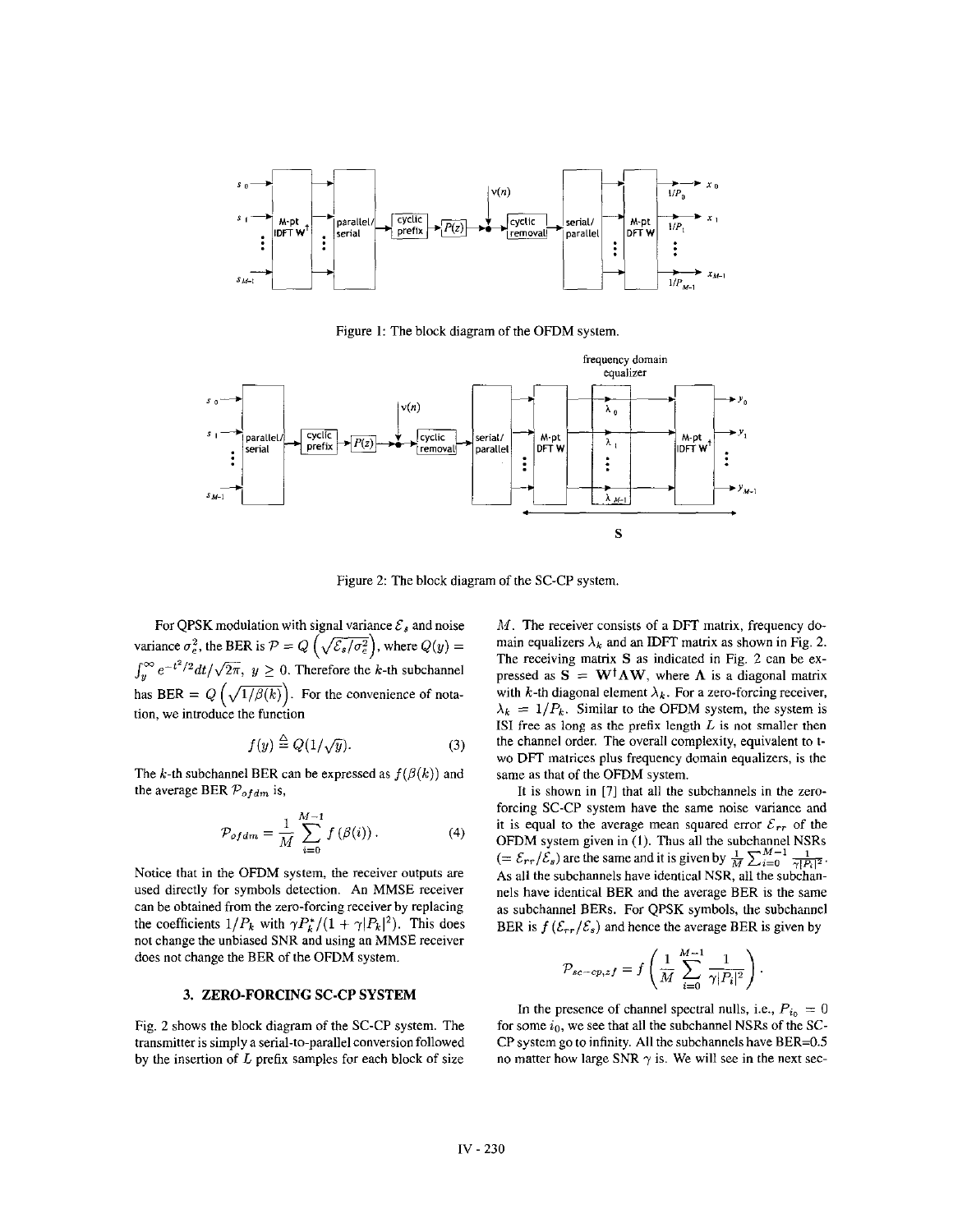tion that robustness against spectral null can be significantly improved by using **an** MMSE receiver.

# **4. MMSE SC-CP SYSTEM**  $\mathcal{P}$

ceiving matrix S should be chosen **as** in the following lemma (see [SI for a proof).

**Lemma 1** *Consider the SC-CP transceiver in [Fig. 2.](#page-1-0) Suppose the inputs*  $s_k$  *are QPSK symbols with variance*  $\mathcal{E}_s$  and *the noise is complex Gaussian with variance*  $N_0$ . The re*ceiving matrix* **S** *that minimizes the mean squared error is* 

$$
S = W^{\dagger} \Lambda W, \tag{5}
$$

where  $\Lambda$  is a diagonal matrix with diagonal elements  $\lambda_k$ *given by* 

$$
\lambda_k = \gamma P_k^* / (1 + \gamma |P_k|^2), \quad \text{where } \gamma = \mathcal{E}_s / N_0. \quad (6)
$$

*Moreover; the subchannel noises have the same variance*   $\overline{M}$   $\sum_{k=0}$   $\overline{1+1}$ 

The MMSE receiver can he easily obtained from the zero forcing receiver by modifying the value of  $\lambda_i$  in [Fig.](#page-1-0) 2 from  $1/P_i$  to that given in (6). As the subchannels have the same noise variance, they **also** have the same subchannel NSR,

$$
\bar{\beta}_{biased} = \frac{1}{M} \sum_{k=0}^{M-1} \frac{1}{1 + \gamma |P_k|^2},
$$
\n(7)\n
$$
\alpha_i = \frac{\alpha_i}{1 + \gamma |P_i|^2},
$$
\nThen the *i*-th subchannel

which is a biased quantity **as** the receiver is an MMSE receiver. The unbiased subchannel SNR is,  $SNR_{unbiased}$  = suhchannel NSR. Then we can verify that the unbiased NSR  $SNR_{biased} - 1$ . Let  $\bar{\beta} = 1/SNR_{unbiased}$  be the unbiased  $\beta$  is given by

$$
\bar{\beta} = \eta(\bar{\beta}_{biased}), \quad \text{where } \eta(y) \stackrel{\triangle}{=} y/(1-y).
$$

When an MMSE receiver is used, the system is not IS1 free, and the error does not come from channel noise alone. The output noise is a mixture of channel noise and intercarrier interference from other subchannels. However for a reasonably large *M,* the error can be well-modeled **as**  a Gaussian random variable because of central limit theorem. Gaussian tail renders a very nice approximation of BER. The subchannel BER is well approximated by  $f(\bar{\beta}) =$  $f(\eta(\bar{\beta}_{biased}))$ . As all the subchannels have the same BER, BER. Let **us** define the average BER  $\mathcal{P}_{sc-cp,mmse}$  is equal to the subchannel We will assume that the noise is AWGN with variance  $\mathcal{N}_0$ .<br>
The modulation symbols are QPSK with values equal to

$$
h(y) \stackrel{\triangle}{=} f(\eta(y)) = Q(\sqrt{y^{-1} - 1}), \quad 0 < y < 1.
$$

Then we can conveniently express the BER of the MMSE SC-CP system as

$$
P_{sc-cp,mmse} = h(\bar{\beta}_{biased}).
$$

From Lemma I we see that, suhchannel noise variances MMSE receiver, the  $i_0$ -th frequency domain equalizer  $\lambda_{i_0} =$ 0 whenever  $P_{i_0} = 0$ , whereas in the zero-forcing case  $\lambda_{i_0}$  goes to infinity if  $P_{i_0} = 0$ . The complexity of the MMSE receiver is the same as the zero-forcing receiver, i.e., onc DFT matrix, one IDFT matrix and M multipliers  $\lambda_k$ . In this section, we present the MMSE receiver for the SC-<br>CP system. Let the k-th subchannel noise be  $q_k = y_k - s_k$ , **MSE** required the channel has spectral nulls. Using the where  $y_k$  are the receiver outputs as shown in [Fig.](#page-1-0) 2. To <br>
minimize the mean squared error  $\sum_{k=0}^{M-1} E[|q_k|^2]$ , the re-<br>
coiving metrix **S** should be absent as in the following lem<br>
coiving the  $p_{i_0} = 0$ . The compl

# **5. BER OF MMSE SC-CP AND OFDM SYSTEMS**

The function  $h(y) = f(\eta(y))$  defined in the previous section can he verified to be a convex function with first and second derivatives respectively satisfying  $h'(y) > 0$  and  $h''(y) > 0$ . Using the convexity of  $h(\cdot)$ , we can show the following theorem.

**Theorem 1** *For QPSK modularion symbols, the BERs of the MMSE SC-CP and OFDM systems are related by* 

$$
\mathcal{P}_{sc-cp,mmse} \leq \mathcal{P}_{ofdm}.
$$

*The inequality becomes an equality if and only if*  $|P_0|$  =  $|P_1| = \cdots = |P_{M-1}|.$ 

*Proof:* Define  $\alpha_i$  as

$$
\alpha_i = \frac{1}{1 + \gamma |P_i|^2}, \quad i = 0, 1, \cdots, M - 1.
$$

*hiased Then the i-th subchannel NSR of the OFDM system in (2) n* can be written as  $\beta(i) = \eta(\alpha_i)$  and the *i*-th subchannel BER in the OFDM system is  $f(\beta(i)) = h(\alpha_i)$ . Observe that the biased NSR in (7) can be expressed as  $\bar{\beta}_{biased} = 1/M \sum_{i=0}^{M-1} \alpha_i$ . Therefore  $\mathcal{P}_{sc-cp,mmse} = h(\bar{\beta}_{biased}) =$  $h(1/M \sum_{i=0}^{M-1} \alpha_i)$ . Using the facts that  $0 < \alpha_i < 1$  and that  $h(y)$  is convex for  $0 < y < 1$ , we have

$$
\mathcal{P}_{of\,dm} = \frac{1}{M} \sum_{i=0}^{M-1} h(\alpha_i) \ge h\left(\frac{1}{M} \sum_{i=0}^{M-1} \alpha_i\right) = \mathcal{P}_{sc-cp,mmse}
$$

 $\triangle$  $\triangle$  $\triangle$ 

The theorem shows that the SC-CP system has a smaller BER than the OFDM system for all SNR  $\gamma$ .

#### **6. EXAMPLES**

 $\pm \sqrt{\mathcal{E}_s/2} \pm j \sqrt{\mathcal{E}_s/2}$  and SNR  $\gamma = \mathcal{E}_s/N_0$ . The number of subchannels *M* is 64. The length of cyclic prefix